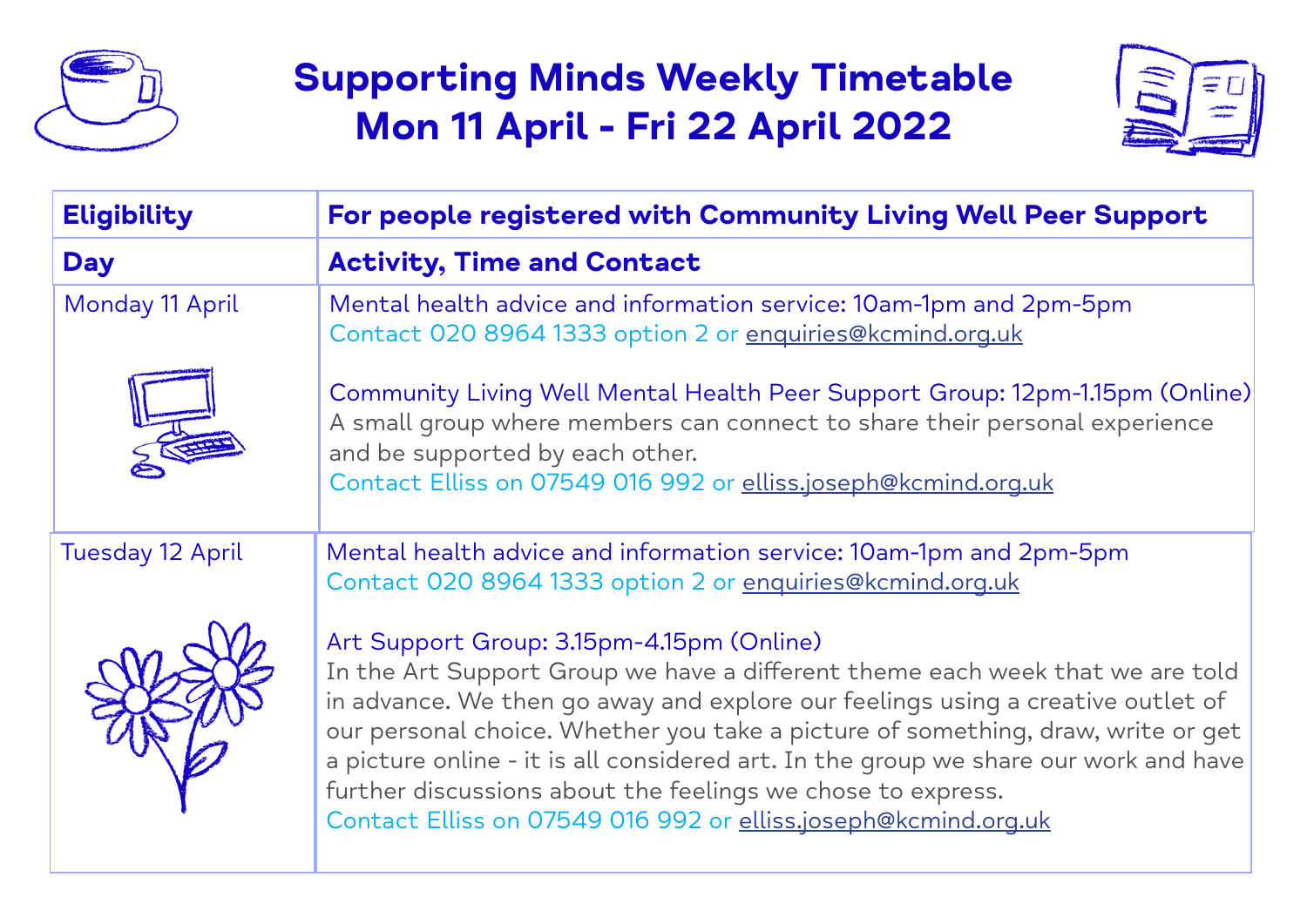Wednesday 13 April | Mental health advice and information service: 10am-1pm and 2pm-5pm Contact 020 8964 1333 option 2 or enquiries@kcmind.org.uk

## Group Walk - Kensington Gardens or Holland Park: Tuesday lunchtime



Come and join us for a refreshing, relaxed walk in one of our beautiful local parks. Walks will be for around an hour or so, although if you had to leave sooner that is fine. A great chance to meet, socialise and chat with others, whilst having some exercise, sunshine and fresh air too! **Places on the walks are available by booking only.** Contact Yvonne on 07964 376 928 or yvonne.nelson@kcmind.org.uk for more information on how to book a place.

# \*New location\*

Community Living Well Mental Health Peer Support Group: 2pm-3.15pm at Acklam Road

A small group where members can connect with each other to share their personal experience and be supported by each other.

Contact Tori on 07729 108 559 or tori.sasaki@kcmind.org.uk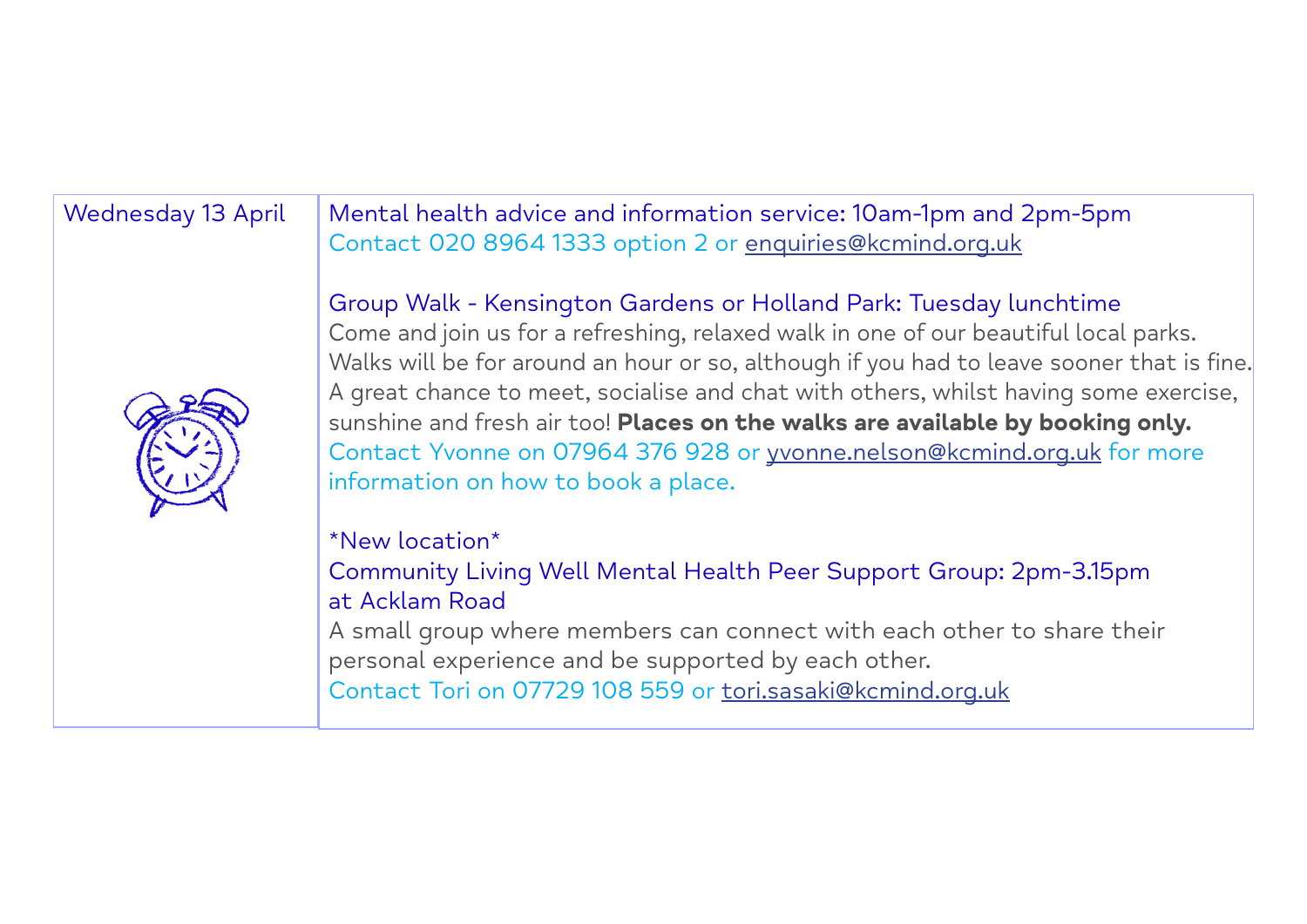| <b>Thursday 14 April</b> | Mental health advice and information service: 10am-1pm and 2pm-5pm<br>Contact 020 8964 1333 option 2 or enquiries@kcmind.org.uk<br>Living Well Workshop: 12pm-1.30pm (Online)<br>Self-compassion (provided by Talking Therapies)<br>Living Well Workshops provide a safe and supportive space to develop skills and<br>knowledge to manage the stresses and difficulties in your life.<br>Contact Olivia on 07956 704 278 or olivia.hancock@kcmind.org.uk<br>Arts and culture: 1.30pm-2.30pm (times may vary depending on activity) (Online)<br>Expand your mind and explore museums and art galleries from the comfort of<br>your own home in this social peer support group.<br>Contact Tori on 07729 108 559 or tori.sasaki@kcmind.org.uk<br>Evening Mental Health Peer Support Group: 5.30pm-6.45pm (Online)<br>A small group where members can connect to share their personal experience<br>and be supported by each other.<br>Contact Olivia on 07956 704 278 or olivia.hancock@kcmind.org.uk |
|--------------------------|------------------------------------------------------------------------------------------------------------------------------------------------------------------------------------------------------------------------------------------------------------------------------------------------------------------------------------------------------------------------------------------------------------------------------------------------------------------------------------------------------------------------------------------------------------------------------------------------------------------------------------------------------------------------------------------------------------------------------------------------------------------------------------------------------------------------------------------------------------------------------------------------------------------------------------------------------------------------------------------------------|
| Friday 15 April          | <b>Good Friday - Bank Holiday</b><br>Closed                                                                                                                                                                                                                                                                                                                                                                                                                                                                                                                                                                                                                                                                                                                                                                                                                                                                                                                                                          |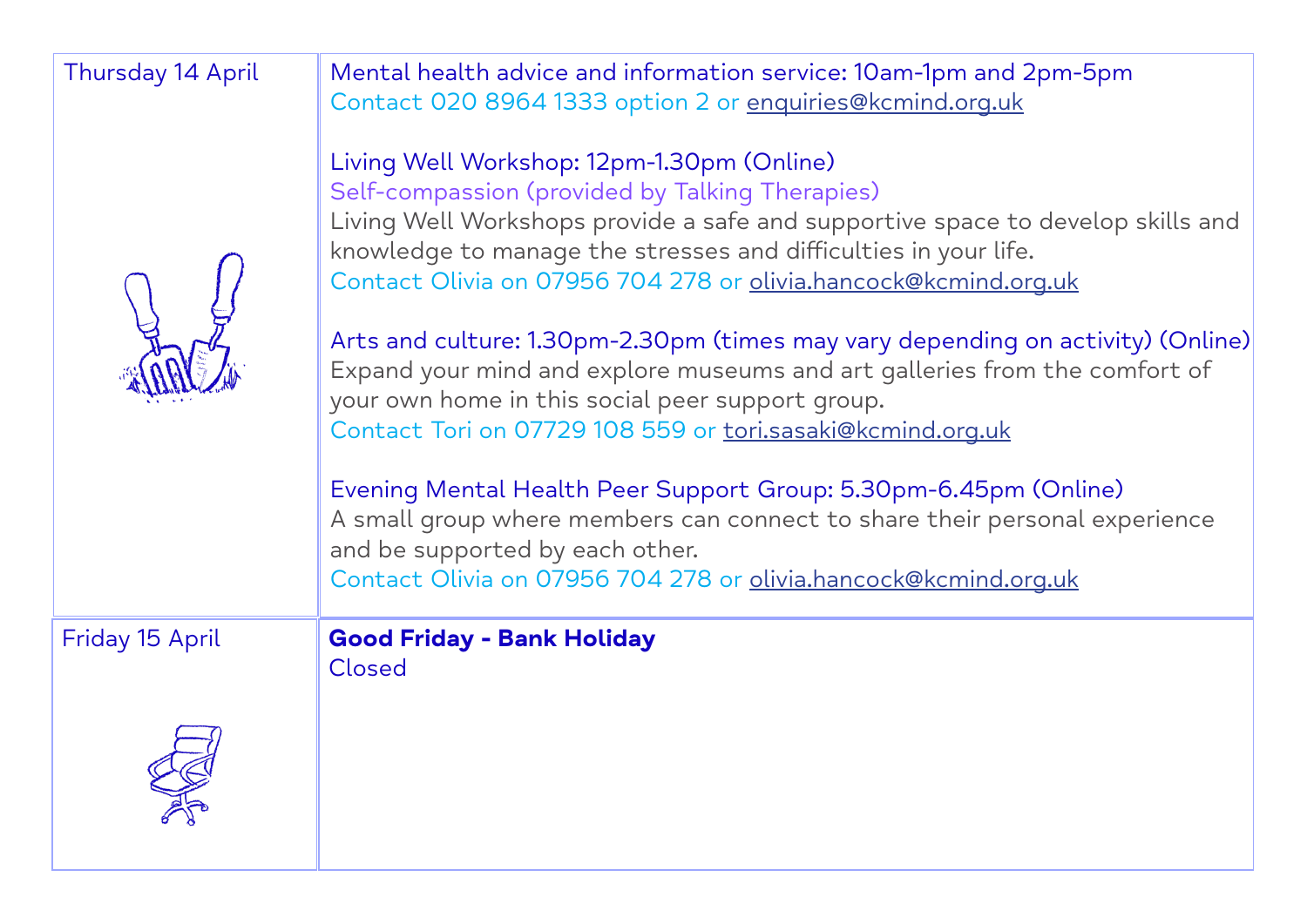| Monday 18 April         | <b>Easter Monday - Bank Holiday</b><br>Closed                                                                                                                                                                                                                                                                                                                                                                                                                                                                                                     |
|-------------------------|---------------------------------------------------------------------------------------------------------------------------------------------------------------------------------------------------------------------------------------------------------------------------------------------------------------------------------------------------------------------------------------------------------------------------------------------------------------------------------------------------------------------------------------------------|
| <b>Tuesday 19 April</b> | Mental health advice and information service: 10am-1pm and 2pm-5pm<br>Contact 020 8964 1333 option 2 or enquiries@kcmind.org.uk                                                                                                                                                                                                                                                                                                                                                                                                                   |
|                         | Group Walk - Kensington Gardens or Holland Park: Tuesday lunchtime<br>Come and join us for a refreshing, relaxed walk in one of our beautiful local parks.<br>Walks will be for around an hour or so, although if you had to leave sooner that is fine.<br>A great chance to meet, socialise and chat with others, whilst having some exercise,<br>sunshine and fresh air too! Places on the walks are available by booking only.<br>Contact Stuart on 07495 579 252 or stuart.beck@kcmind.org.uk for more<br>information on how to book a place. |
|                         | Art Support Group: 3.15pm-4.15pm (Online)<br>In the Art Support Group we have a different theme each week that we are told<br>in advance. We then go away and explore our feelings using a creative outlet of<br>our personal choice. Whether you take a picture of something, draw, write or get<br>a picture online - it is all considered art. In the group we share our work and have<br>further discussions about the feelings we chose to express.<br>Contact Elliss on 07549 016 992 or elliss.joseph@kcmind.org.uk                        |
|                         | Evening Mental Health Peer Support Group: 5.30pm-6.45pm (Online)<br>A small group where members can connect to share their personal experience<br>and be supported by each other.<br>Contact Elliss on 07549 016 992 or elliss.joseph@kcmind.org.uk                                                                                                                                                                                                                                                                                               |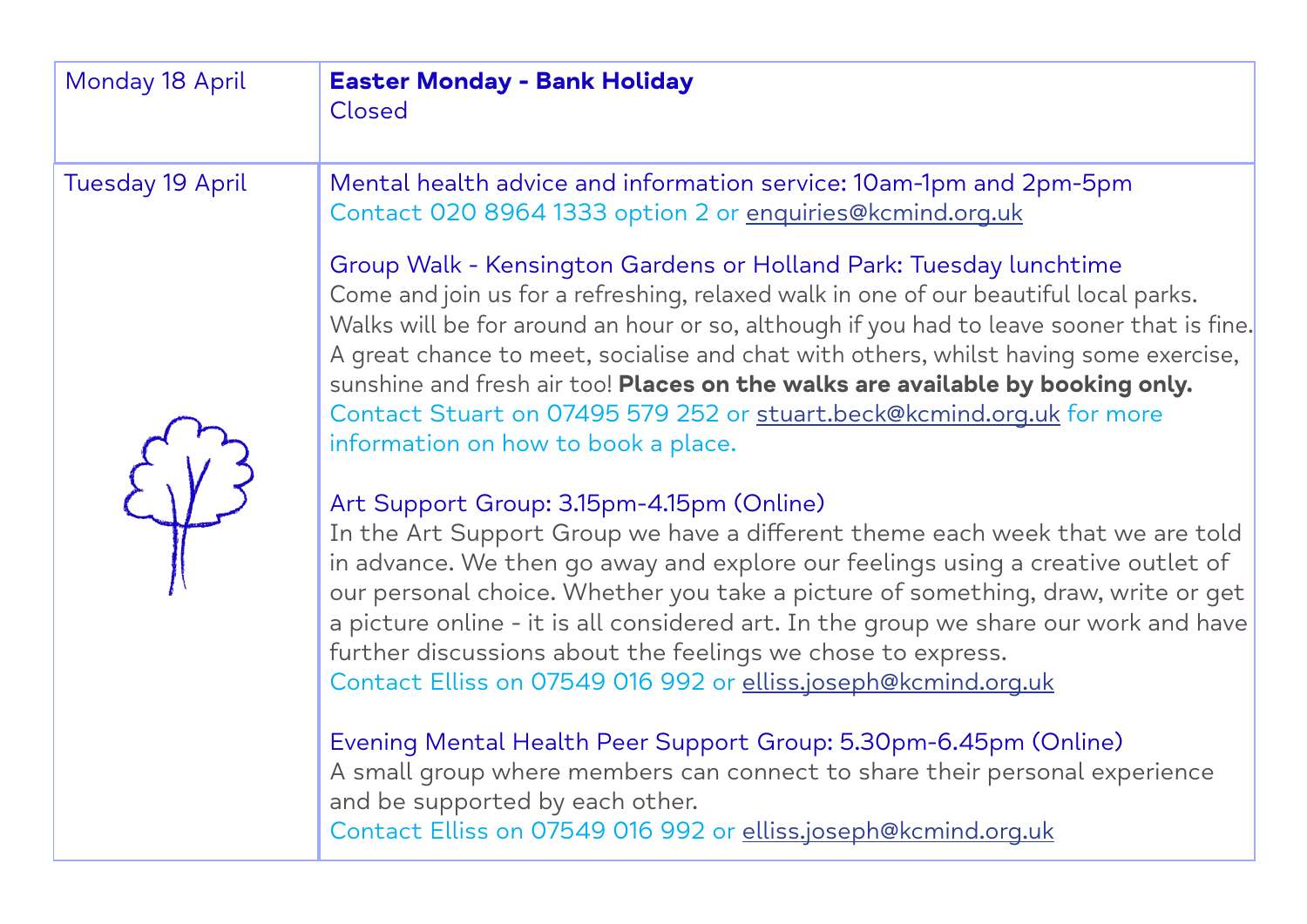| <b>Wednesday 20 April</b> | Mental health advice and information service: 10am-1pm and 2pm-5pm<br>Contact 020 8964 1333 option 2 or enquiries@kcmind.org.uk                                                                                                                                                                       |
|---------------------------|-------------------------------------------------------------------------------------------------------------------------------------------------------------------------------------------------------------------------------------------------------------------------------------------------------|
|                           | *New location*<br>Community Living Well Mental Health Peer Support Group: 2pm-3.15pm<br>at Acklam Road<br>A small group where members can connect with each other to share their<br>personal experience and be supported by each other.<br>Contact Tori on 07729 108 559 or tori.sasaki@kcmind.org.uk |
|                           | *New* Women's Mental Health Peer Support Group: 4pm-5.15pm (Online)<br>A small group where members can connect with each other to share their<br>personal experience and be supported by each other.<br>Contact Tori on 07729 108 559 or tori.sasaki@kcmind.org.uk                                    |
| <b>Thursday 21 April</b>  | Mental health advice and information service: 10am-1pm and 2pm-5pm<br>Contact 020 8964 1333 option 2 or enquiries@kcmind.org.uk                                                                                                                                                                       |
|                           | Arts and culture: 1.30pm-2.30pm (times may vary depending on activity) (Online)<br>Expand your mind and explore museums and art galleries from the comfort of<br>your own home in this social peer support group.<br>Contact Stuart on 07495 579 252 or stuart.beck@kcmind.org.uk                     |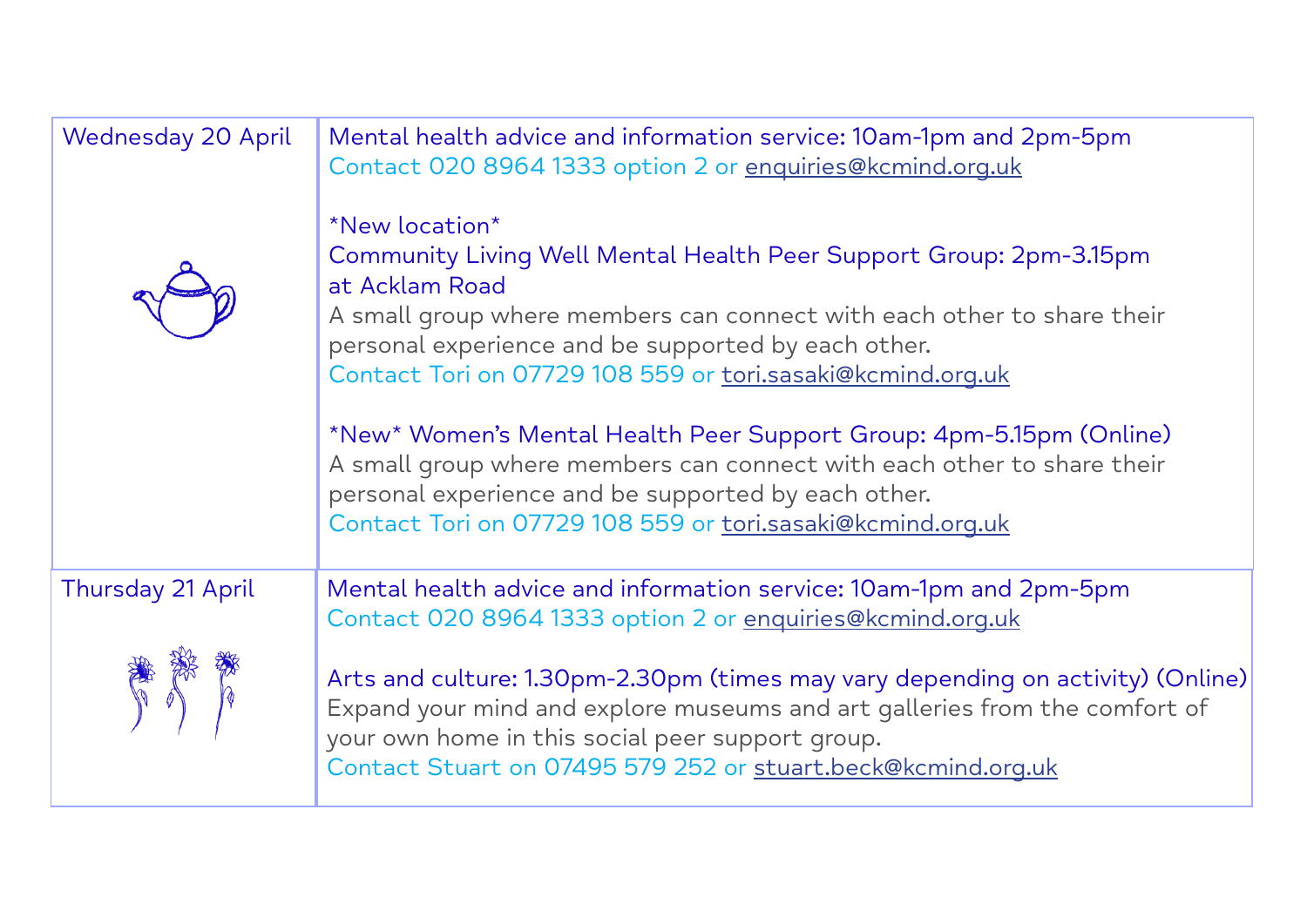Friday 22 April Mental health advice and information service: 10am-1pm and 2pm-5pm Contact 020 8964 1333 option 2 or enquiries@kcmind.org.uk

\*New location\*

Community Living Well Mental Health Peer Support Group: 12pm-1.15pm at Acklam Road

A small group where members can connect with each other to share their personal experience and be supported by each other. Contact Stuart on 07495 579 252 or stuart.beck@kcmind.org.uk

## Master Mind Quiz: 2pm-3pm (Online)

Join our online quiz session where you get to test your general knowledge skills and connect with others.

Contact Stuart on 07495 579 252 or stuart.beck@kcmind.org.uk